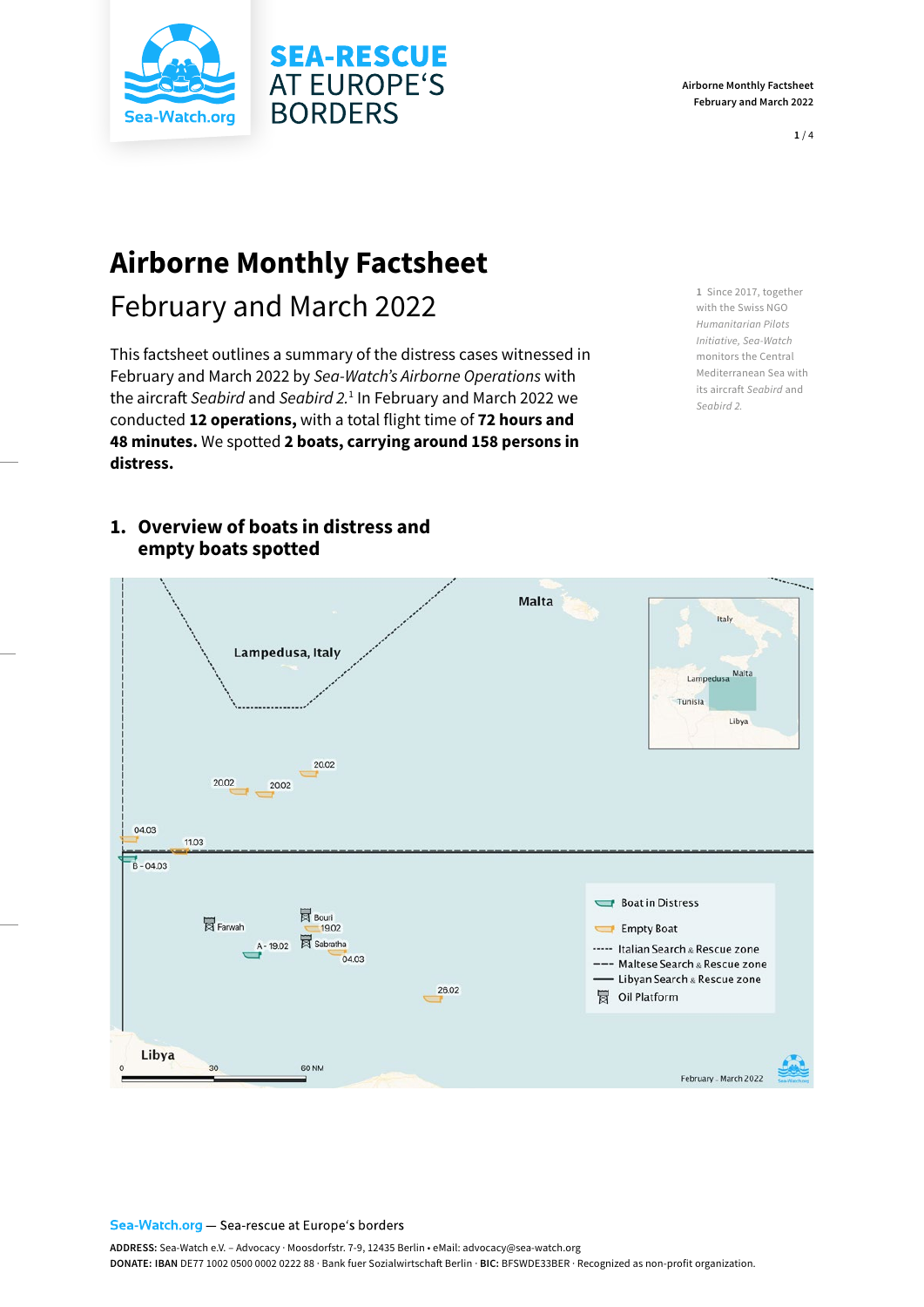

#### **Libyan Search-and-Rescue (SAR) zone**

• 1 distress case, with 8 persons, was rescued by the NGO vessel *Sea-Watch 4* and disembarked in Porto Empedocle, Italy

**SEA-RESCUE AT EUROPE'S** 

**BORDERS** 

- 1 distress case, with around 150 persons, was intercepted by the so-called *Libyan Coast Guard* and pulled back to Libya
- Estimated<sup>2</sup> number of persons in distress: around 158

### **2. Details and outcome of selected distress cases and empty boats**

19.02., distress case A, 8 persons: **Joint rescue operation by civil society, NGOs again filling the gaps left by European authorities in the central Mediterranean.** On 19.02., the crew of *Seabird 2*  spotted 8 persons in distress in the Libyan SAR zone. The crew immediately informed the NGO vessel *Sea-Watch 4* on the radio, which was only around 5 nautical miles  $(nm)^3$  away from the people in distress and the closest vessel to the case. Half an hour later, Sea-Watch 4's RHIBs<sup>4</sup> were on-scene and able to take the people safely on board. 129 persons from two different rescue operations were disembarked on 26.02. in Porto Empedocle, Italy.

04.03., distress case B, around 150 persons: **Interception by the so-called** *Libyan Coast Guard* **likely coordinated by** *Frontex.*  During the morning *Frontex's* drone, operated in cooperation with

the *Armed Forces of Malta,* was observed orbiting in the Libyan SAR zone. Around two hours later, *Seabird's* crew saw the people in distress as well as the so-called *Libyan Coast Guard* patrol boat 656, which was approaching with around 40 persons already on its deck. The people were intercepted by the so-called *Libyan Coast Guard* and pulled back to Libya. Later, the NGO vessel *Open Arms*  also spotted the Libyan patrol boat with the intercepted persons. Again, we must assume that *Frontex* coordinated a pullback to Libya, in violation of international maritime and human rights law.

#### **Since 05.03,** *Seabird* **and** *Seabird 2* **have been denied permission to fly over the Libyan SAR zone.**

In February and March, *Seabird* and *Seabird 2's* crews spotted 8 empty boats. One empty boat was spotted on two occasions, on 11. and 12.03. One was likely intercepted. The other 7 boats could not be matched with known cases.

Sea-Watch.org - Sea-rescue at Europe's borders

**2** These numbers are based upon the estimations of *Seabird 2's* crews and the number provided by the *Sea-Watch 4's* crew.

**3** "Nautical Miles" is a unit of measurement used at sea. 1 nautical mile is equal to 1,852 kilometers.

**4** A RHIB or rigid hulled inflatable boat is a fast, lightweight and stable boat usually used by the military for operations at sea.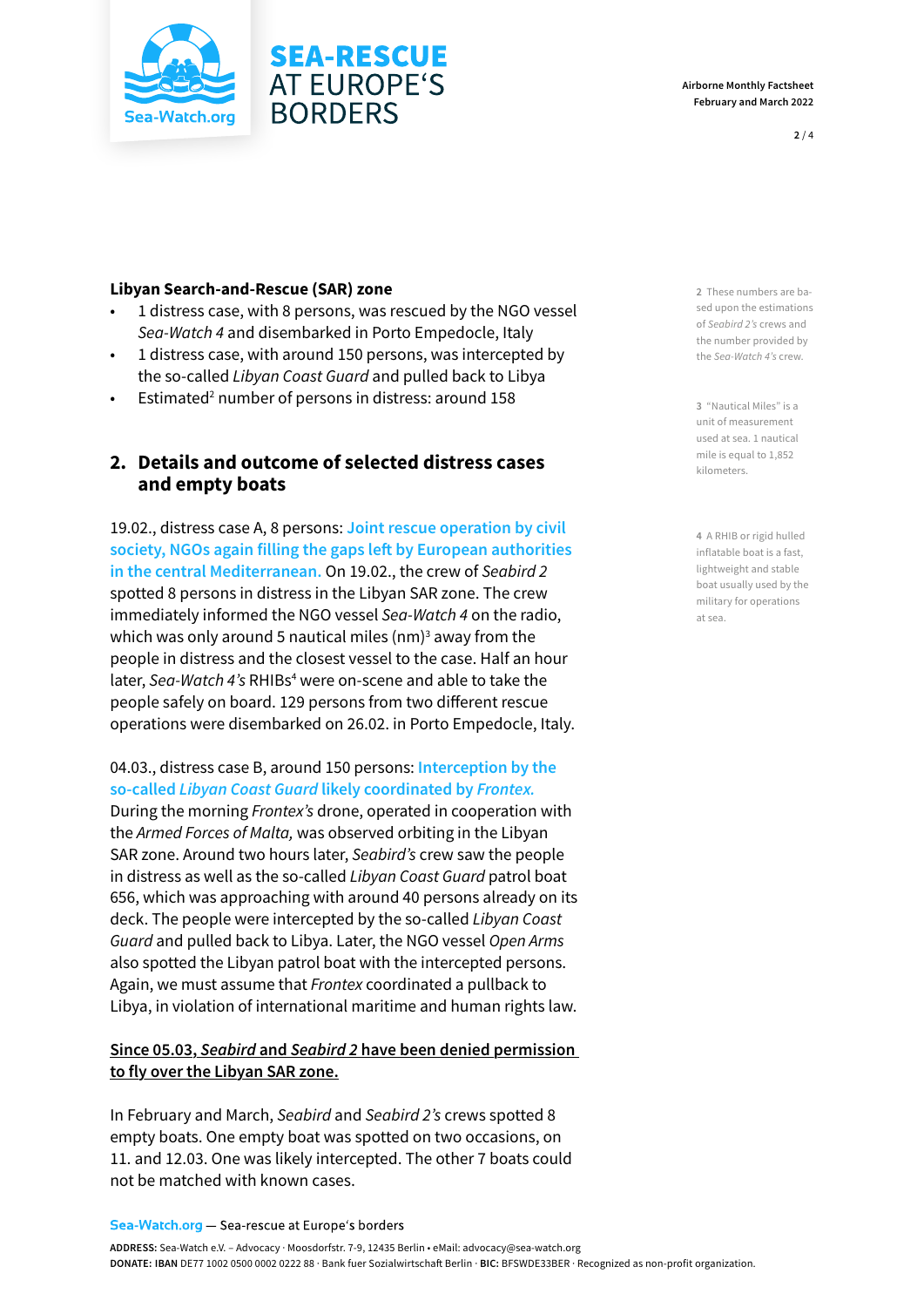

#### **Airborne Monthly Factsheet February and March 2022**

In February and March, we must assume that the European Coast Guard Agency *Frontex* was involved in the narratives for at least 1 boat and 1 empty boat sighted by *Seabird,* where on open sources the drone could be observed orbiting the relevant positions before *Seabird's* crew arrived on-scene. The boat was intercepted and pulled back to Libya. The outcome for the empty boat is unknown.

**SEA-RESCUE AT EUROPE'S** 

**BORDERS** 

### **2. Unlawful restrictions in the air**

On 05.03., the Libyan authorities informed *Seabird 2's c*rew on the radio that they were not permitted to enter the Libyan Flight Information Region (FIR)<sup>5</sup> in order to fly above the Libyan zone. Afterwards, the crew unsuccessfully tried to reach the Libyan aviation authorities via phone, to clarify the matter.

Again on 11.03., the Libyan authorities refused *Seabird's* crew entry to the Libyan FIR, requesting a permit number that we did not have, since such a number is ordinarily not required.

According to the Chicago Convention, Libya has jurisdiction over its territory up to 12 nautical miles offshore but not more. **Therefore, the restrictions of the Libyan authorities contradict the Chicago Convention and rules relating to aviation law.** 

In 2021, 96 of the 190 boats in distress spotted were in the Libyan SAR zone. **Restricting the right to fly of civilian aircraft over the Libyan SAR zone acutely hinders our operations and endangers the existence of the entire project.** The consequence is severe: boats in distress in the Libyan Search-and-Rescue zone can no longer be spotted from the air. Relevant information is no longer passed on to potential rescue capacities. **Rescues of people in distress at sea with subsequent disembarkation in a safe port in Europe thus become less likely.**

These attempts coincide with threats from the so-called *Libyan Coast Guard* to NGO vessels, illegally requesting the NGO vessels to leave the Libyan SAR zone, even though the vessels are allowed to sail freely in international waters.<sup>6</sup>

**5** A Flight Information Region (FIR) is a region for which a designated state authority is responsible for providing flight information to any civil aircraft. It is not the same however as a territorial airspace, which corresponds to the area above the territory of a State and the 12 nm offshore in which a State has sovereignty. The Libyan FIR corresponds to its SAR zone.

**6** See for instance the so-called *Libyan Coast Guard* threatening the *Sea-Watch 4's* crew: twitter.com/seawatch\_ intl/status/14614361586 39067148